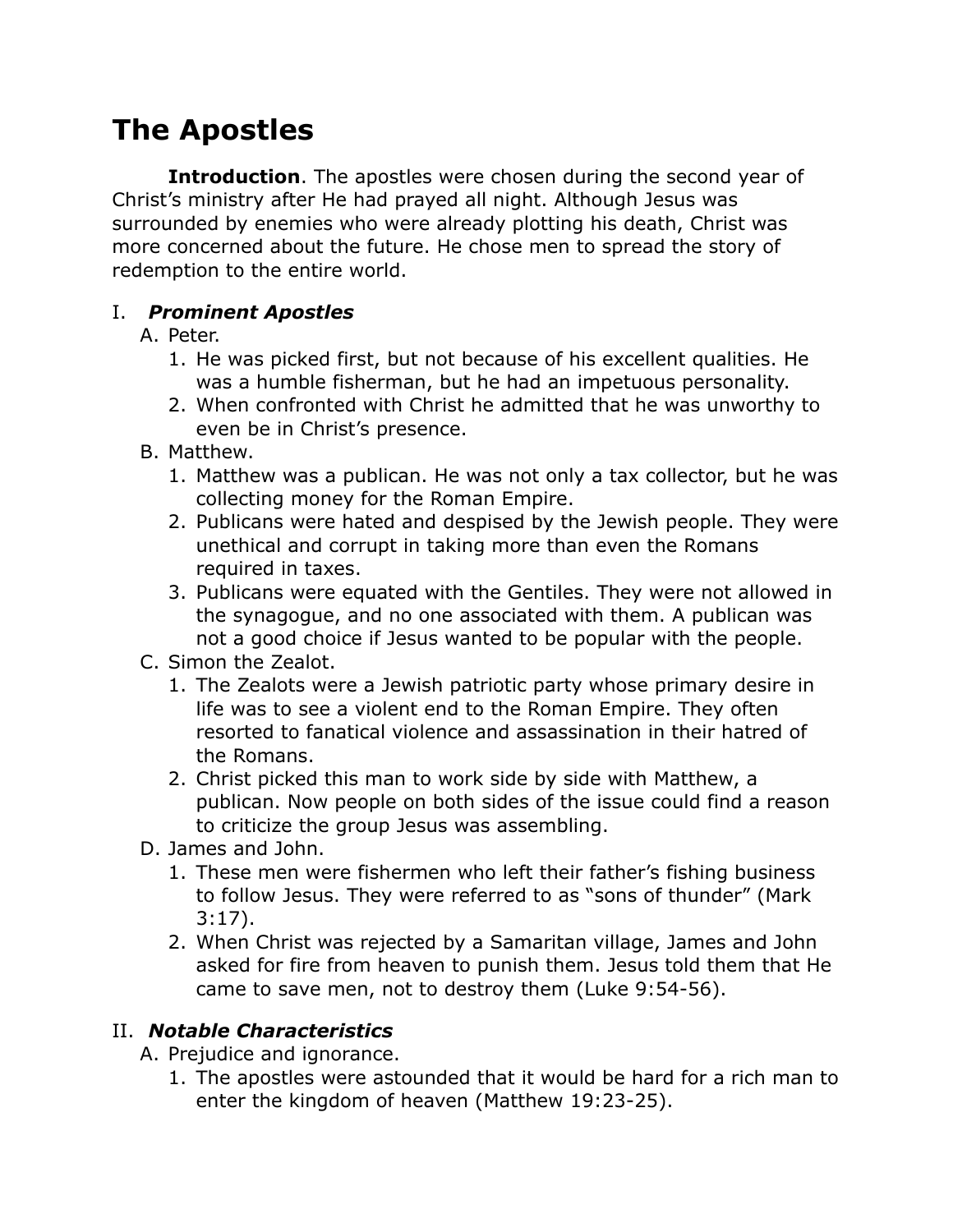- 2. When they saw a blind man, the apostles asked, "Master, who did sin, this man, or his parents, that he was born blind" (John 9:2)?
- B. Selfish ambition.
	- 1. After the transfiguration, the apostles began to argue about who would be the greatest in the kingdom (Mark 9:33-34).
	- 2. Matthew 20 and Mark 10 records how the mother of James and John asked the Lord to put her sons in places of power when He came in His kingdom.
	- 3. During the last supper they were again arguing about who would be the greatest. Jesus washed their feet to teach them about true greatness (John 13:1-17).
- C. Slow to understand.
	- 1. They could not grasp the fact that Jesus would be put to death. The concept of man killing God was too much for them to understand.
	- 2. Jesus told them many times yet they did not see beyond their own selfish interests (Matthew 16:21; 20:17-19; 26:1-2; Mark 9:31-32).
- D. Willing to follow.
	- 1. These men sincerely believed that Jesus was the Son of God, but their belief was misinformed belief. They left all to follow Christ expecting an earthly kingdom.
	- 2. Even though they did not understand, they were sometimes sorrowful over what Jesus told them (Matthew 17:22-23).
	- 3. They were fiercely loyal at times (Matthew 26:34-35). They became servants for life, giving their lives for the cause of Christ.
- E. Appropriate principles.
	- 1. The church today is not made up of senators, millionaires or celebrities. Christ calls everyone regardless of social standing, wealth, power, education or personality.
	- 2. Christ accepts all who will come. No one is too sinful to be forgiven, and no talent is too small to use. There is useful work for all who will dedicate their lives to Christ.
	- 3. There is no room for cowards in God's army. Serving the Lord has never been for the weak or faint-hearted (1 Corinthians 16:13, 2 Corinthians 11:22-33).
	- 4. Even from the beginning there were those who fell away. We must learn from the example of Judas (cf. 1 Corinthians 9:27).

**Conclusion**. The men Christ chose to be His representatives were perhaps not the men that you and I would have selected for such a job. Most people would expect Christ to pick men of power, intelligence, wealth and influence to spread the message. But the men He chose were simple, ignorant, uneducated, superstitious, prejudiced and full of selfish ambition.